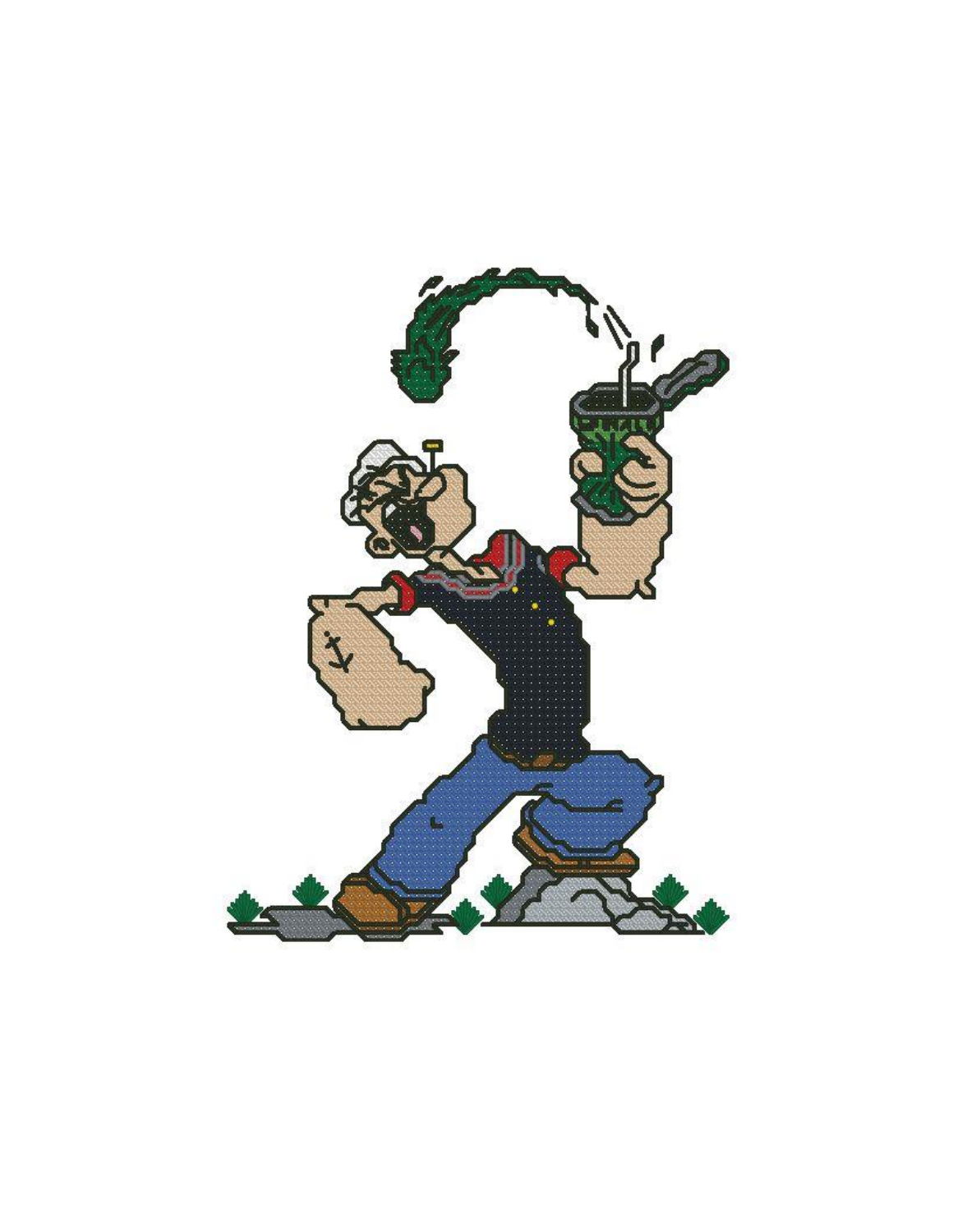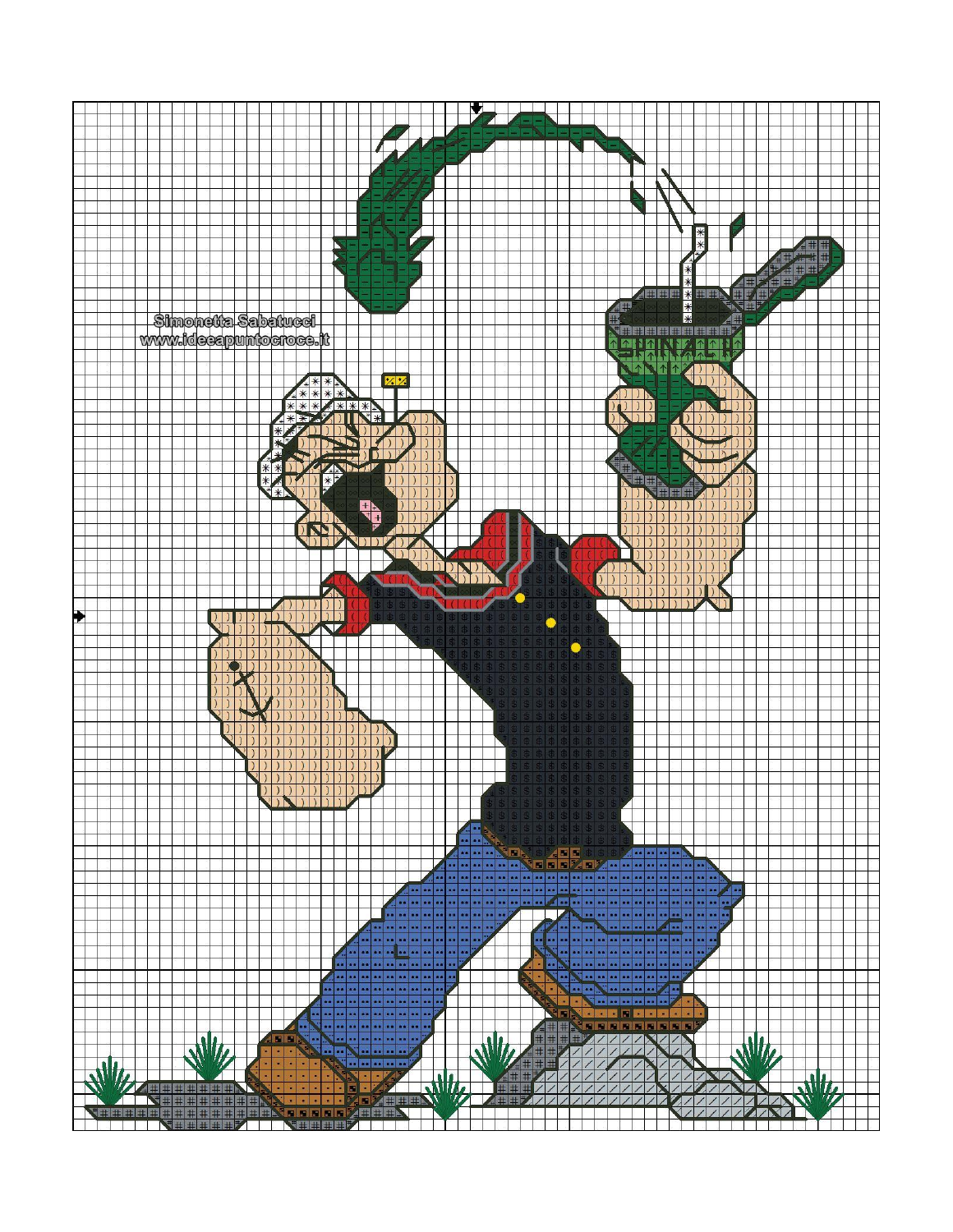# Designed by: Simonetta Sabatucci

[www.ideeapuntocroce.it](http://www.ideeapuntocroce.it/)

[www.ideeapuntocroce.com](http://www.ideeapuntocroce.com/)

# [www.lackyeberry.com](http://www.lackyeberry.com/)

**Fabric:** Aida 14, White 61w X 82h Stitches **Size:** 14 Count, 11.07w X 14.88h cm

### **Floss Used for Full Stitches:**

|    | Symbol Strands Type     |            | Number Color |                   |
|----|-------------------------|------------|--------------|-------------------|
|    | $\mathfrak{D}$          | DMC        | 310          | Black             |
| #  | 2                       | DMC.       | 414          | Steel Gray-DK     |
| ッ  | 2                       | DMC.       | 415          | Pearl Gray        |
| ₹. | 2                       | DMC.       | 666          | Christmas Red-BRT |
|    | 2                       | DMC.       | 699          | Christmas Green   |
| ኍ  | $\mathcal{L}$           | <b>DMC</b> | 702          | Kelly Green       |
| ч. | $\mathcal{L}$           | <b>DMC</b> | 798          | Delft Blue-DK     |
|    | 2                       | DMC.       | 939          | Navy Blue-VY DK   |
| 7  | $\mathcal{L}$           | DMC.       | 945          | Tawny             |
| ∗  | 2                       | <b>DMC</b> | 973          | Canary-BRT        |
| ш  | 2                       | DMC.       | 975          | Golden Brown-DK   |
| ╄  | $\mathcal{D}_{1}^{(1)}$ | <b>DMC</b> | 3716         | Dusty Rose-VY LT  |
| ۳. | $\mathcal{L}$           | <b>DMC</b> | 3826         | Golden Brown      |
| ₩  | $\mathcal{D}_{1}^{(1)}$ | DMC        | B5200        | Snow White        |

### **Floss Used for Half Stitches:**

|   | Symbol Strands Type Number Color |            |     |                 |
|---|----------------------------------|------------|-----|-----------------|
|   |                                  | <b>DMC</b> | 310 | Black           |
| # | 2                                | <b>DMC</b> | 414 | Steel Gray-DK   |
| ッ | 2                                | <b>DMC</b> | 415 | Pearl Gray      |
|   | 2                                | <b>DMC</b> | 699 | Christmas Green |
|   | 2                                | <b>DMC</b> | 798 | Delft Blue-DK   |
|   | 2                                | <b>DMC</b> | 939 | Navy Blue-VY DK |
|   |                                  | DMC.       | 945 | Tawny           |

## **Floss Used for Quarter Stitches:**

|    | Symbol Strands Type Number |            |       | Color             |
|----|----------------------------|------------|-------|-------------------|
|    | 2                          | <b>DMC</b> | 310   | Black             |
| #  | $\mathfrak{D}$             | DMC.       | 414   | Steel Gray-DK     |
| ッ  | 2                          | DMC.       | 415   | Pearl Gray        |
|    | 2                          | DMC.       | 666   | Christmas Red-BRT |
|    | $\mathcal{L}$              | DMC.       | 699   | Christmas Green   |
| ኍ  | 2                          | DMC.       | 702   | Kelly Green       |
| ъ. | 2                          | <b>DMC</b> | 798   | Delft Blue-DK     |
|    | $\mathcal{L}$              | DMC.       | 939   | Navy Blue-VY DK   |
| 7  | 2                          | DMC.       | 945   | Tawny             |
| m. | 2                          | <b>DMC</b> | 975   | Golden Brown-DK   |
| ₩  | $\mathfrak{D}$             | DMC.       | 3716  | Dusty Rose-VY LT  |
| ۳. | $\mathfrak{D}$             | DMC.       | 3826  | Golden Brown      |
| ⋇  | 2                          | <b>DMC</b> | B5200 | Snow White        |

#### **Floss Used for French Knots:**

|                          | Symbol Strands Type Number Color |         |            |
|--------------------------|----------------------------------|---------|------------|
| a ser                    |                                  | DMC 310 | Black      |
| <b>Contract Contract</b> |                                  | DMC 973 | Canary-BRT |